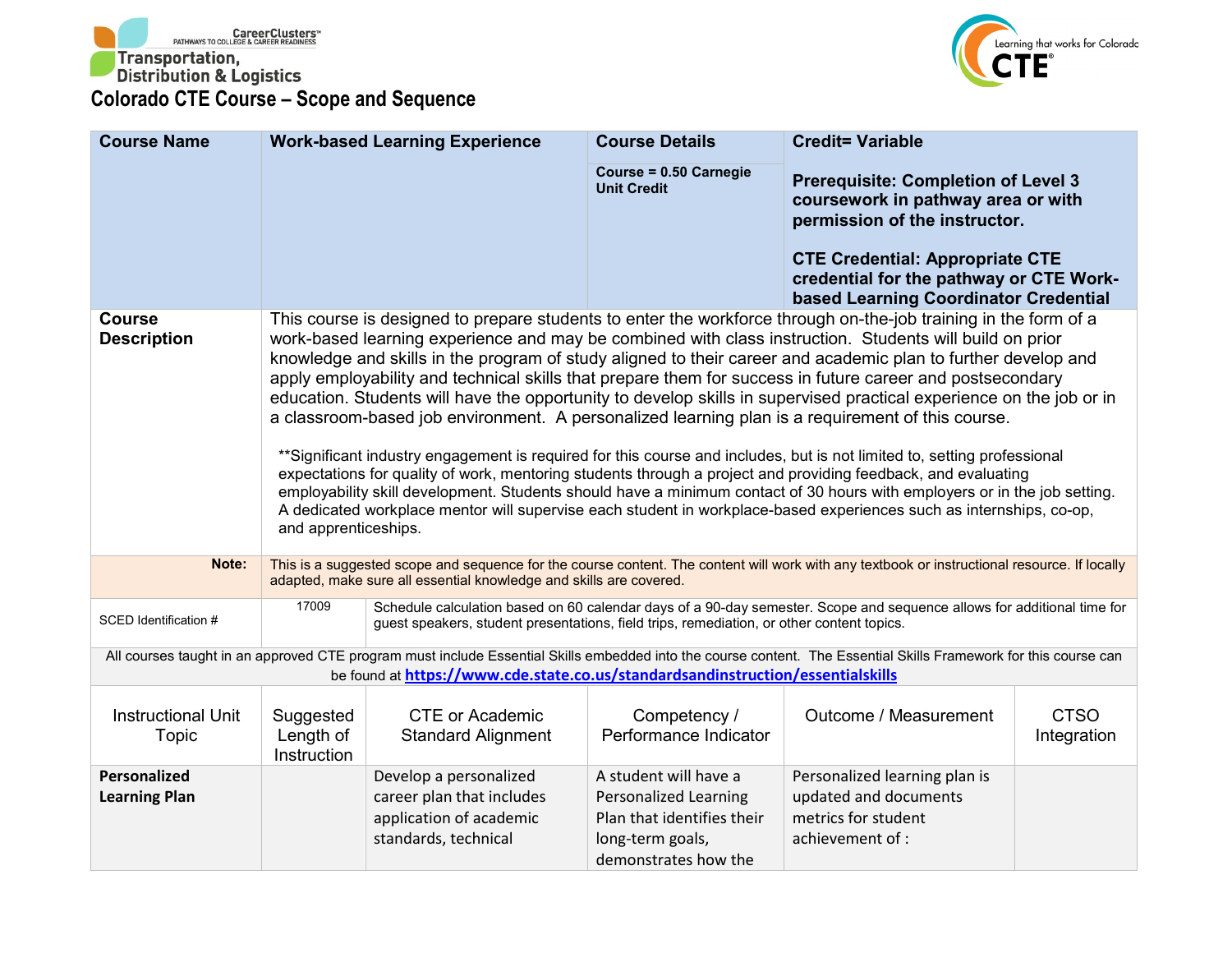



|                           | standards, and personal and<br>workplace skills.                                                                                                          | <b>Work-Based Learning</b><br>(WBL) experience aligns<br>with their elective focus<br>and/or high school plan<br>of study, addresses how<br>the student plans to<br>meet and demonstrate<br>the course standards,<br>and addresses<br>employability skill<br>attainment in the<br>following areas:<br>a. Application of<br>academic and technical<br>knowledge and skills<br>(embedded in course<br>standards)<br>b. Career knowledge and<br>navigation skills<br>c. 21st Century learning<br>and innovation skills<br>d. Personal and social<br>skills | <b>Technical skills</b><br>attainment<br>Career Knowledge and<br>Development<br>Development of<br><b>Personal and Social</b><br><b>Skills</b><br>Development of<br>Employment<br>Skills/21 <sup>st</sup> Century<br>Learning and<br><b>Innovation Skills.</b>                                                                                                                                |  |
|---------------------------|-----------------------------------------------------------------------------------------------------------------------------------------------------------|---------------------------------------------------------------------------------------------------------------------------------------------------------------------------------------------------------------------------------------------------------------------------------------------------------------------------------------------------------------------------------------------------------------------------------------------------------------------------------------------------------------------------------------------------------|----------------------------------------------------------------------------------------------------------------------------------------------------------------------------------------------------------------------------------------------------------------------------------------------------------------------------------------------------------------------------------------------|--|
| <b>Career Development</b> | Demonstrate active career<br>development through<br>participation in work-based<br>learning activities and<br>personal reflection and<br>career planning. | Student demonstrates<br>active career<br>development through<br>participation in work-<br>based learning activities<br>and personal reflection<br>and career planning.<br>Student is expected to:<br>(A) Document work<br>from the<br>personalized                                                                                                                                                                                                                                                                                                      | Update materials from<br>coursework to add to the<br>portfolio or other ICAP<br>documentation repository<br>started in previous courses to<br>illustrate mastery of skills and<br>knowledge outlined in the<br>previous courses and applied<br>in the practicum. The<br>portfolio/ICAP should reflect<br>thoughtful assessment and<br>evaluation of the progression<br>of work involving the |  |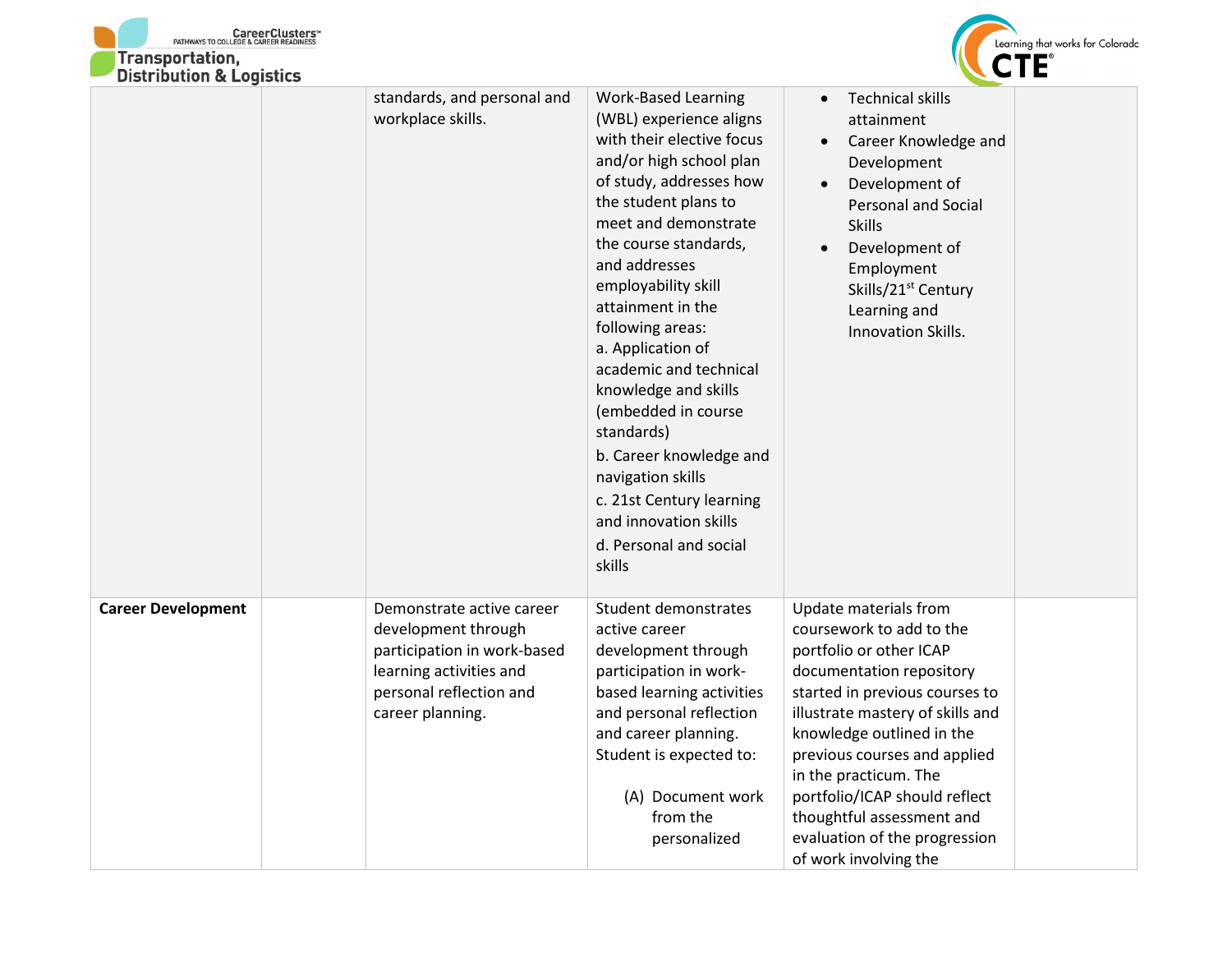



| DISTRIBUTION & LOGISTICS |                  |                                 |  |
|--------------------------|------------------|---------------------------------|--|
|                          | learning plan;   | application of project          |  |
|                          | and              | management skills specific to   |  |
|                          | (B) Analyze work | the students' career and        |  |
|                          | experiences and  | academic goals. The following   |  |
|                          | career goals.    | documents will reside in the    |  |
|                          |                  | career portfolio/ICAP:          |  |
|                          |                  | a. The career plan developed    |  |
|                          |                  | and revised in prior courses    |  |
|                          |                  | b. Resume                       |  |
|                          |                  | c. List of responsibilities     |  |
|                          |                  | undertaken through the          |  |
|                          |                  | course                          |  |
|                          |                  | d. Examples of visual materials |  |
|                          |                  | used during the course (such    |  |
|                          |                  | as diagrams, schematics, and    |  |
|                          |                  | site plans) and artifacts of    |  |
|                          |                  | project outcomes (such as       |  |
|                          |                  | photographs of various stages   |  |
|                          |                  | of a project)                   |  |
|                          |                  | e. Periodic journal entries     |  |
|                          |                  | reflecting on tasks and         |  |
|                          |                  | activities                      |  |
|                          |                  | f. Feedback from instructor     |  |
|                          |                  | and/or supervisor based on      |  |
|                          |                  | observations                    |  |
|                          |                  |                                 |  |
|                          |                  | Create and continually update   |  |
|                          |                  | a personal journal to           |  |
|                          |                  | document skills learned during  |  |
|                          |                  | the practicum and draw          |  |
|                          |                  | connections between the         |  |
|                          |                  | experience and previous         |  |
|                          |                  | course content by reflecting    |  |
|                          |                  | on:                             |  |
|                          |                  | a. Tasks accomplished and       |  |
|                          |                  | activities implemented          |  |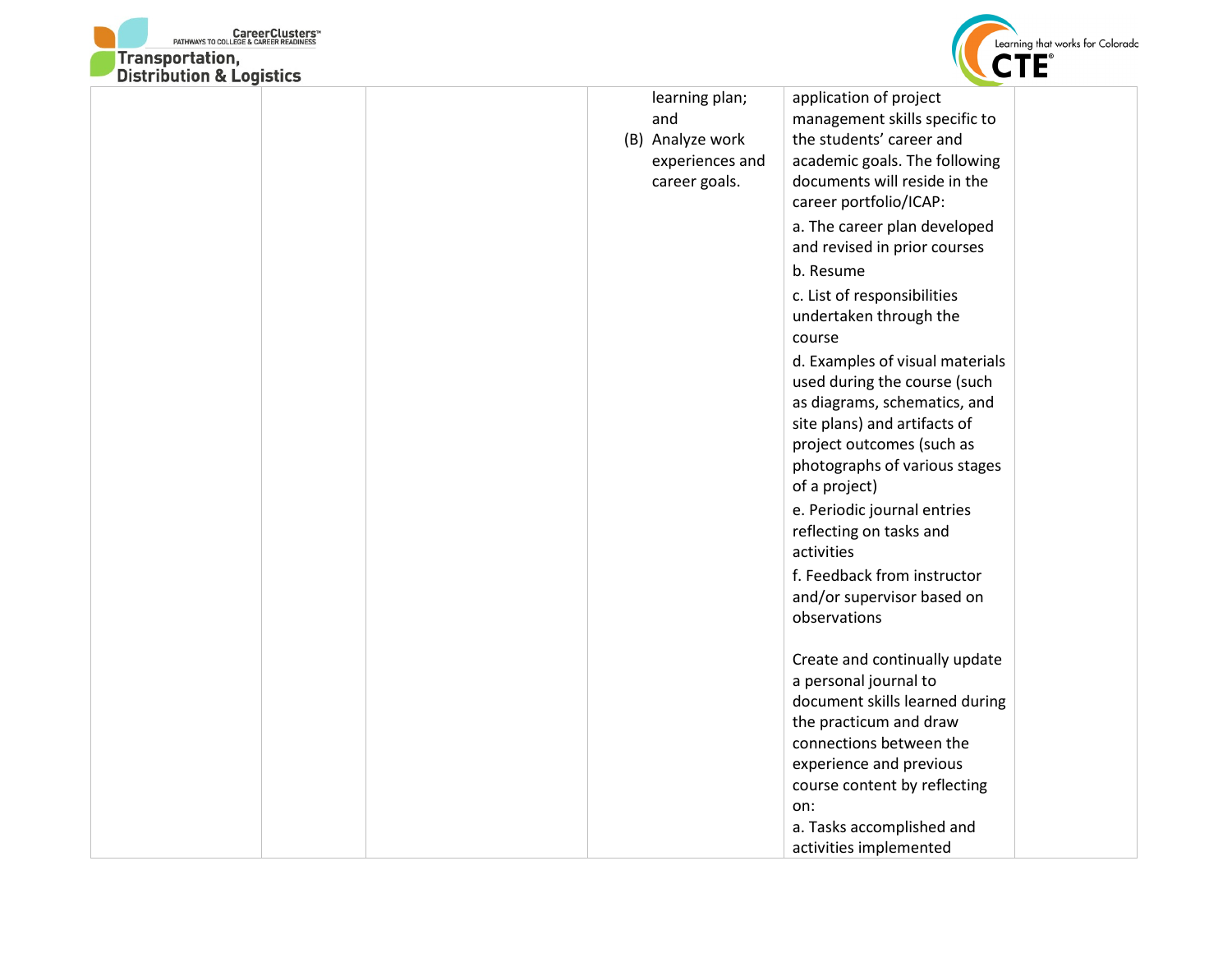



| <b>DISTRIBUTION &amp; LOGISTICS</b> |                                                                                        |                                                     |  |  |
|-------------------------------------|----------------------------------------------------------------------------------------|-----------------------------------------------------|--|--|
|                                     |                                                                                        | b. Positive and negative                            |  |  |
|                                     |                                                                                        | aspects of the experience<br>c. How challenges were |  |  |
|                                     |                                                                                        | addressed                                           |  |  |
|                                     |                                                                                        | d. Team participation in a                          |  |  |
|                                     |                                                                                        | learning environment                                |  |  |
|                                     |                                                                                        | e. Comparisons and contrasts                        |  |  |
|                                     |                                                                                        | between classroom and work<br>environments          |  |  |
|                                     |                                                                                        | f. Interactions with colleagues                     |  |  |
|                                     |                                                                                        | and supervisors                                     |  |  |
|                                     |                                                                                        | g. Personal career                                  |  |  |
|                                     |                                                                                        | development                                         |  |  |
|                                     |                                                                                        | h. Personal satisfaction                            |  |  |
| <b>Sample WBL</b>                   | <b>Training plans:</b>                                                                 |                                                     |  |  |
| <b>Experiences and</b>              | Create a customized training plan based on the pathway of the student's program of     |                                                     |  |  |
| Projects                            | study. Sample training plans can be found on:                                          |                                                     |  |  |
|                                     | Ayes.org (Automotive Service)                                                          |                                                     |  |  |
|                                     | Collisioneducationfoundation.org                                                       |                                                     |  |  |
|                                     | Create and continually update a personal journal to document skills learned during the |                                                     |  |  |
|                                     | practicum and draw connections between the experience and previous course content by   |                                                     |  |  |
|                                     | reflecting on:                                                                         |                                                     |  |  |
|                                     | a. Tasks accomplished and activities implemented                                       |                                                     |  |  |
|                                     | b. Positive and negative aspects of the experience<br>c. How challenges were addressed |                                                     |  |  |
|                                     | d. Team participation in a learning environment                                        |                                                     |  |  |
|                                     | e. Comparisons and contrasts between classroom and work environments                   |                                                     |  |  |
|                                     | f. Interactions with colleagues and supervisors                                        |                                                     |  |  |
|                                     | g. Personal career development<br>h. Personal satisfaction                             |                                                     |  |  |
|                                     |                                                                                        |                                                     |  |  |
|                                     | <b>Independent Project Reporting and Summary:</b>                                      |                                                     |  |  |
|                                     | (Projects may be service/maintenance or repair and refinishing and/or customization-   |                                                     |  |  |
|                                     | based.)                                                                                |                                                     |  |  |